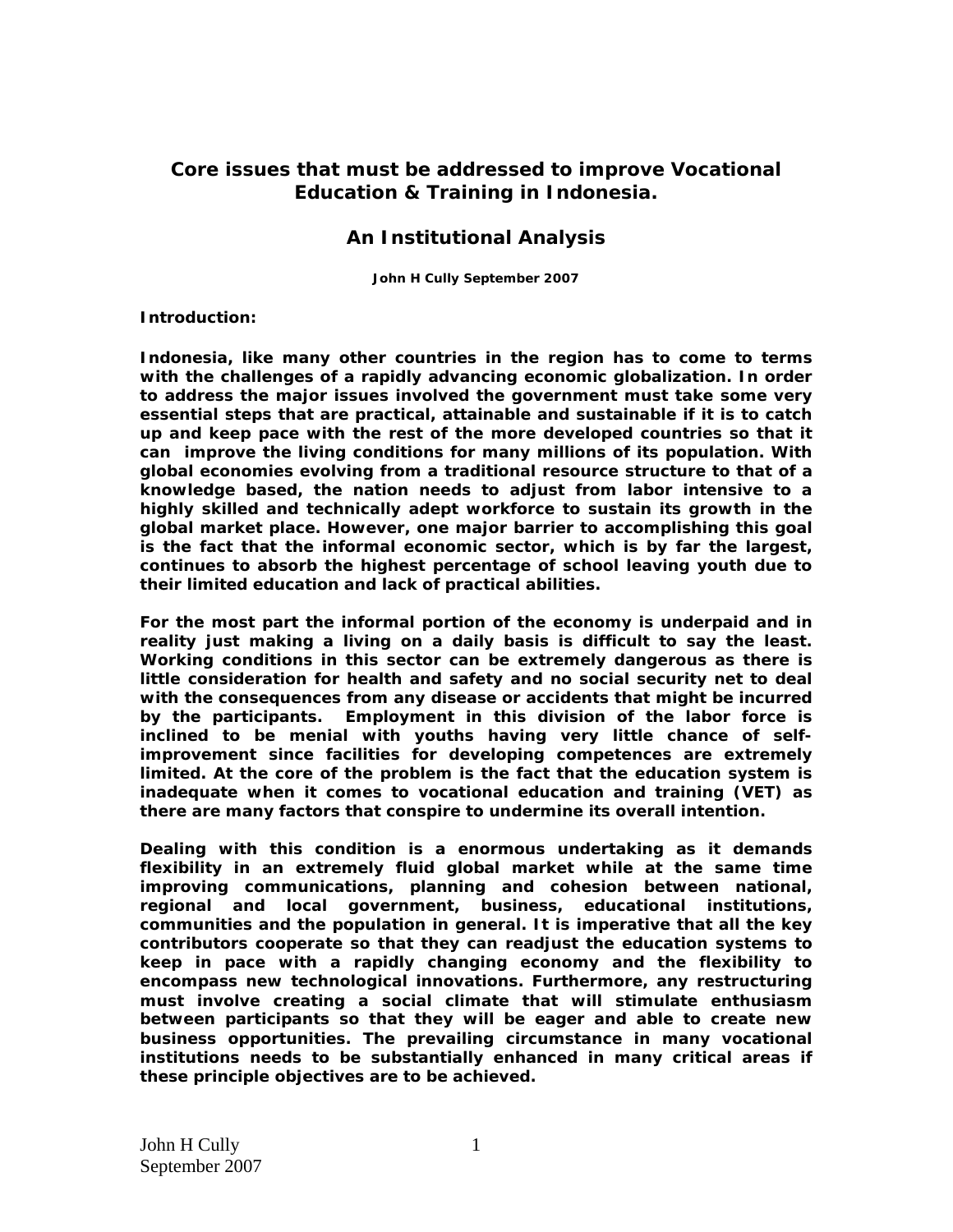**However, from observations in a rural STM (Sekola Teknik Menegah) and collaborated through examining the situation in a number of similarly located schools as well as their urban equivalents across Indonesia will testify, there is a very wide gap between visible conditions and where the country needs to get to if its citizens are to realize their full potential.** 

**The succeeding institutional analysis scrutinizes current circumstances with regards to eight core issues that are extremely important in relation to Vocational Education and Training and offers possible suggestions in dealing with the most salient problems.** 

# **Institutional Analysis**

## **STM (Sekola Teknik Menegah)**

**STMs are one of Indonesia's leading establishments for vocational learning but in many skills based areas they can be seen to be failing students, their communities, the general economic landscape and therefore the country as a whole. However, this is not only a learning systems issue, because as we shall see, there is an underpinning social and cultural landscape also playing a less recognized but vitally important part.** 

**Critically analyzing subject matter in this education sector can be considerable undertaking, but those of foremost importance from a VET perspective include key core issues in relation to;** 

- **Curriculums.**
- **Teaching methodologies.**
- **Theoretical and practical skills.**
- **Resources.**
- **Students' abilities.**
- **Accreditation.**
- **Gender and equal opportunities.**
- **Socio-cultural attitudes.**

## **Curriculums:**

**Curriculums in STMs are highly standardized being more or less written in stone with very little flexibility relative to community needs and an ever changing economy. They are at best very basic, static and leave little room for problem solving and lateral thinking. There is a tendency for the syllabus to be weighted towards the theoretical and not the practical, which is having a detrimental affect in the open market where quality hands-on skills are essential. Another outstanding issue is that Indonesia needs to generate business acumen and if they are to achieve this the VET sector will require the integration of entrepreneurial subject matter to stimulate business creation capabilities from their qualifying students.** 

**National curriculums are also inclined to be a "catch all formula" targeting technical institutions without consideration for regional differentiation. This can be clearly seen in rural technical schools where students are taught how to use lathes and other precision machinery but are totally devoid of what**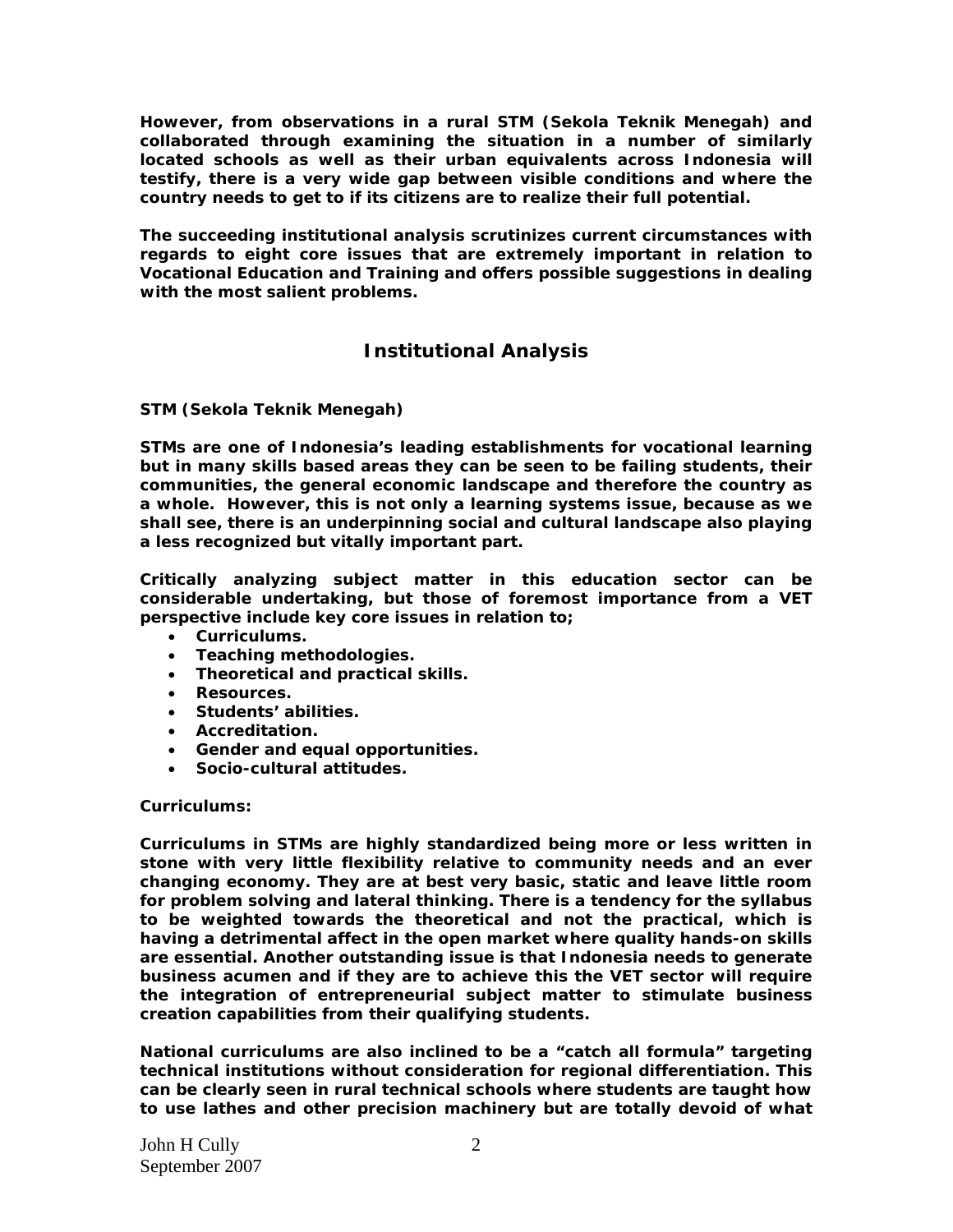**may be needed in the community. Indeed, on many of occasions when teachers are sent to upgrade their skills base, they returned well versed in how to use specialized equipment like Computer Numerical Control (CNC) lathes, but many institutions do not have the equipment for them to impart their new knowledge to the students, except at a theoretical level. No doubt the intention may be creditable but the undertaking had no practical benefit for the school, pupils or the community.** 

**While there is nothing fundamentally erroneous with this type of training as it builds upon knowledge, there should be much more space made available for rural technical needs that encompass local government, business and community requirements. For instance; why is there no scope to train students how to construct, install or repair water pumps in rural villages? Adopting this approach can have a positive and far-reaching impact at a local level, while at the same time increasing students' competences and may even contribute to the proliferation of inadvertent development.** 

#### **Teaching Methodologies.**

**Teaching methodologies are pedagogic with many instances of students merely copying from the board - mostly written up by another student which in itself is not teaching. In these circumstances there is a much reduced student teacher interaction which makes it extremely difficult for the learners to gain any real comprehension as they do not have a chance to question what they are trying to learn. However, having said this, it is not exactly all the teachers' personal shortcomings, which is problematic, but is in fact a historical repetition of the way in which the teachers themselves were taught. Nonetheless, there is very little effort on the part of the teachers to try and change the system as genuine methods would put more demands upon their time and work load.** 

**These deep-seated historical and attitudinal cycles needs to be curtailed in order to align the system to student learning requirements. If this methodical practice continues there can be no foreseeable way forward as the circle of events will continue to keep turning in on itself. Teachers need to know what is expected of them, while students and their parents must have more say as to what their expectations are through transparent, balanced and impartial procedures and dialogue.** 

**Theoretical and Practical Skills:** 

**Theoretical and especially practical skills should/must be directed towards regional needs and considerations as appropriate. Here we have situations where it is impossible to build the skills of a student in electric welding, if the power supply is continuously interrupted. Additionally, the time allowed for this activity in the workshop is not sufficient to attain any level of real competence. In urban areas where there is a regular supply this is much easier to attain, at least from a power transmission perspective.** 

**Again, we can see that if more attention was paid to weighting the competences that are linked to regional realities then the students and the community can avail of the practices that are best suited to their conditions. Unquestionably, it would be better to tilt the balance towards those areas**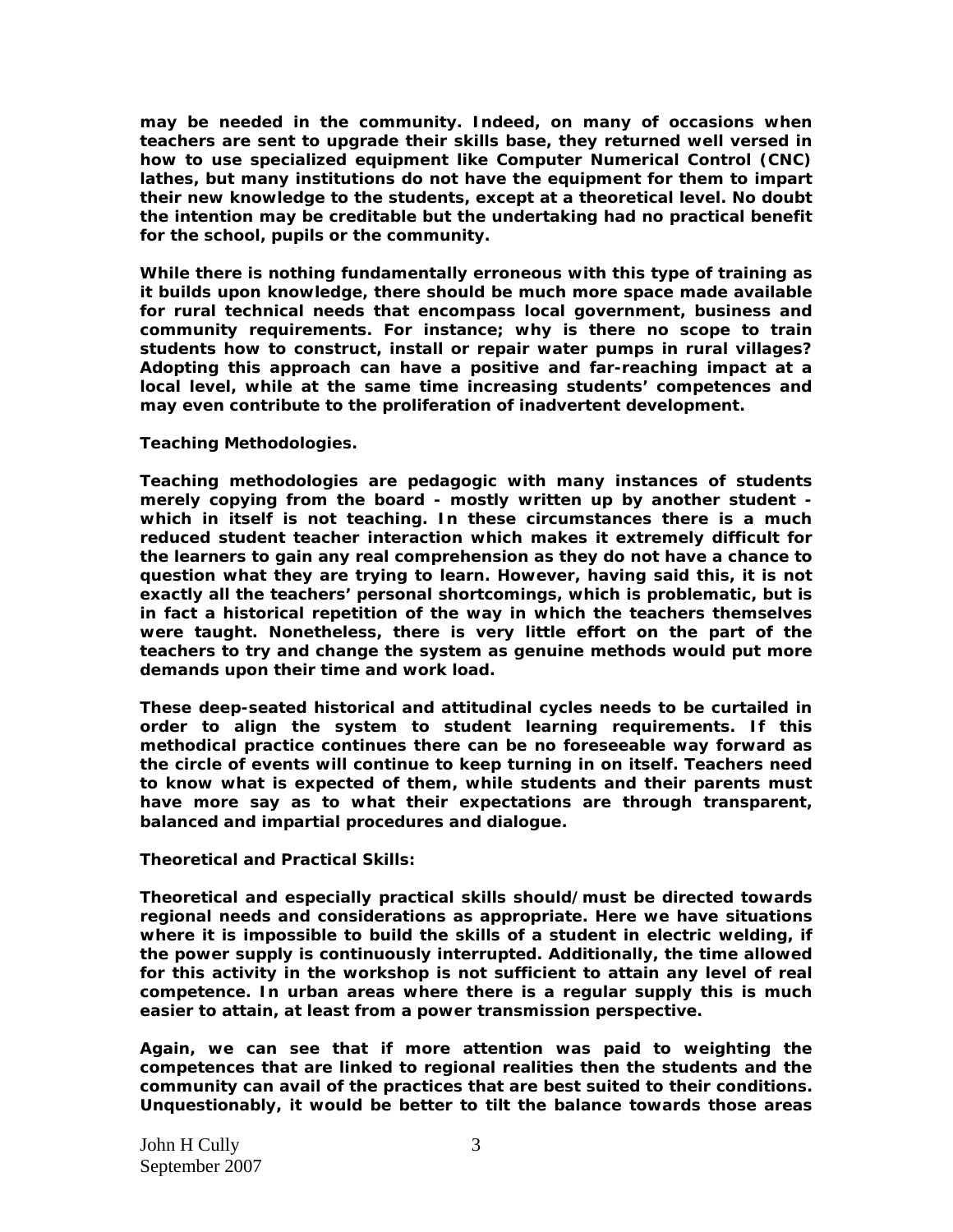**that can actually be taught. If there is a power supply problem, then why can't there be other alternatives like oxy-acetylene welding being offered if this is an easier commodity to obtain. Mechanics and other skills that do not have to rely heavily on utilities and other external inputs would be much more suitable. Flexibility should be a key component when regional factors are taken into consideration as these can dictate the level of skills attainment the education authority, headmasters, teachers, parents and students can expect to achieve.** 

#### **Resources:**

**Resources are certainly one the most important factors that will dictate whether or not an institution will lean towards the theoretical or practical application of its curriculum. Many schools can only approach the VET subjects from a theoretical standpoint as there are little or no resources to do anything else. Relying on assets coming from one provider or another is a constant cause of concern for all institutions but without them any practical aspects becomes non-existent.** 

**Principles of Technical schools and other institutions should be allowed more autonomy to pro-actively research and identify income generation from various sectors like international sponsorship, local business and to some extent the community. However, it is hard to see how some businesses and communities would be willing to input if they were not getting any tangible dividends from the venture.** 

**International assistance could be one possible source if more knowledge and information is disseminated between the institutions and donor agencies. Head teachers and other administrative staff should be trained in business and income generating activities that include proposal writing and other significant knowledge. If resources were better directed, as has been mentioned earlier in curriculum targeting, it may help to alleviate the situation in some localities.** 

**Business, local government and communities need to be nurtured into becoming part of the overall system. They must have an interactive dialogue and participation in the development of school curriculums so that they are aware of the issues in general and perhaps can help with requirements in particular target areas that are more suitable to their needs. Links between businesses and schools should be pursued much more vigorously so that there are mutual benefits for both parties.** 

#### **Student Abilities:**

**Digging a little deeper into the substance of the education system it becomes apparent that a high percentage of students in their later school years are devoid of some very critical intellectual capabilities. Form and function, spatial awareness, lateral thinking, problem solving, the practical applications of mathematical models, as well as, speed, time and distance appear to be under-developed. If these mental functions have not been maturing by the time students enter a VET establishment the difficulties they will experience can be overwhelming. Technical education relies heavily on these mental attributes in order to further develop the individual**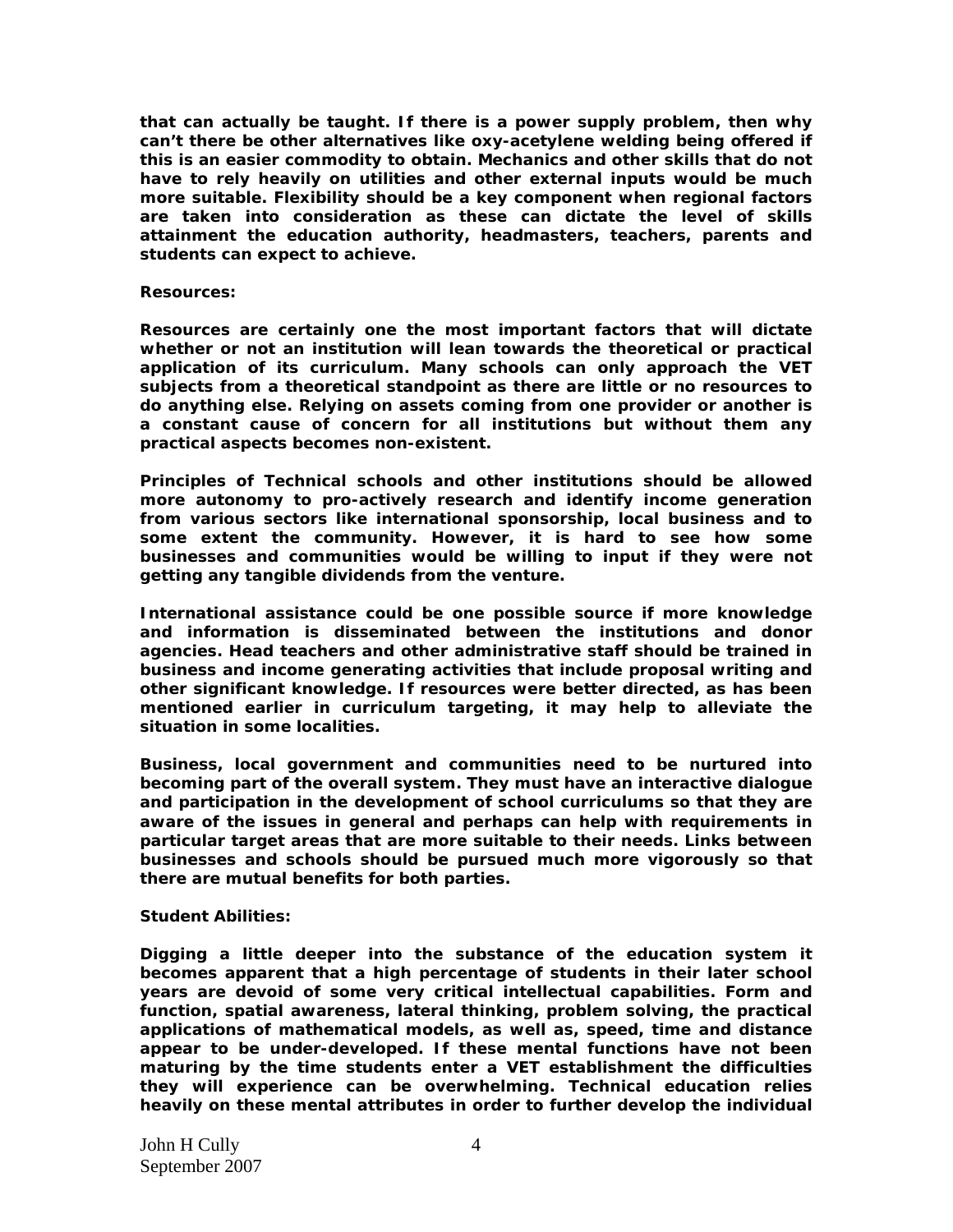**student's critical reasoning and thought processes, but if the basics are not there then it will difficult if not impossible to impart higher level skills unless there is a practical intervention inserted into the system.** 

**In-house capacity building that addresses these particular issues could be introduced into the curriculum and teaching methodology so that it can be addressed even at this late stage. There can be no doubt that this would have to be approached from a mature perspective as any attempt to reintroduce early learning competences could rebound as they could be seen as being infantile from a students viewpoint. Through the initiation of a system that can deal with the situation until the problems from earlier educational underdevelopment in critical areas is addressed it would ensure that students are given a further opportunity to attain a higher level of knowledge and competence.** 

## **Accreditation:**

**Accreditation is a very contentious subject depending on different outlooks and who is considering them. What are the governments, headmasters, teachers', parents and students' expectations, and again what are business and community needs in relation to the awards? It is a well-known fact that there is pressure for results from all the key actors, but in some cases, it is leading to misrepresentations. If for instance, the written examination credits 40% and the course work for a particular subject is 60% there can be no doubt that the student will pass because it is the most subjective component of the overall results formula.** 

**The main concern here would be that teachers that are not actually teaching could manipulate the results to make them look a lot better than they actually are. The government, headmasters, teachers, parents and students would be happy but would their potential employer be as amused if the students did not live up to the expectations that the award is suggesting.** 

**Any award that is issued as a blanket achievement is certainly wide open to speculation as it does not indicate the degree to which the student has attained a specific level of competency. The course work component may only include the time spent in the classroom and not the time covered in a workshop building critical hands-on skill. If a company requires a mechanic that can work on vehicles and employs someone that has only got limited theoretical knowledge it can be extremely disappointing for both parties.** 

**In the long run the net effect of students not being able to live up to the presupposed standards these awards imply can only have a negative impact for everyone involved, especially those students that will be forced into the informal sector. When the accreditation becomes more important than the actual component parts there is a serious need to reflect on what has to be done to rectify the situation.** 

**Gender and Equal Opportunities:** 

**Gender imbalance is also a very noticeable issue in VET as it has always been pre-disposed historically and traditionally to facilitate the male**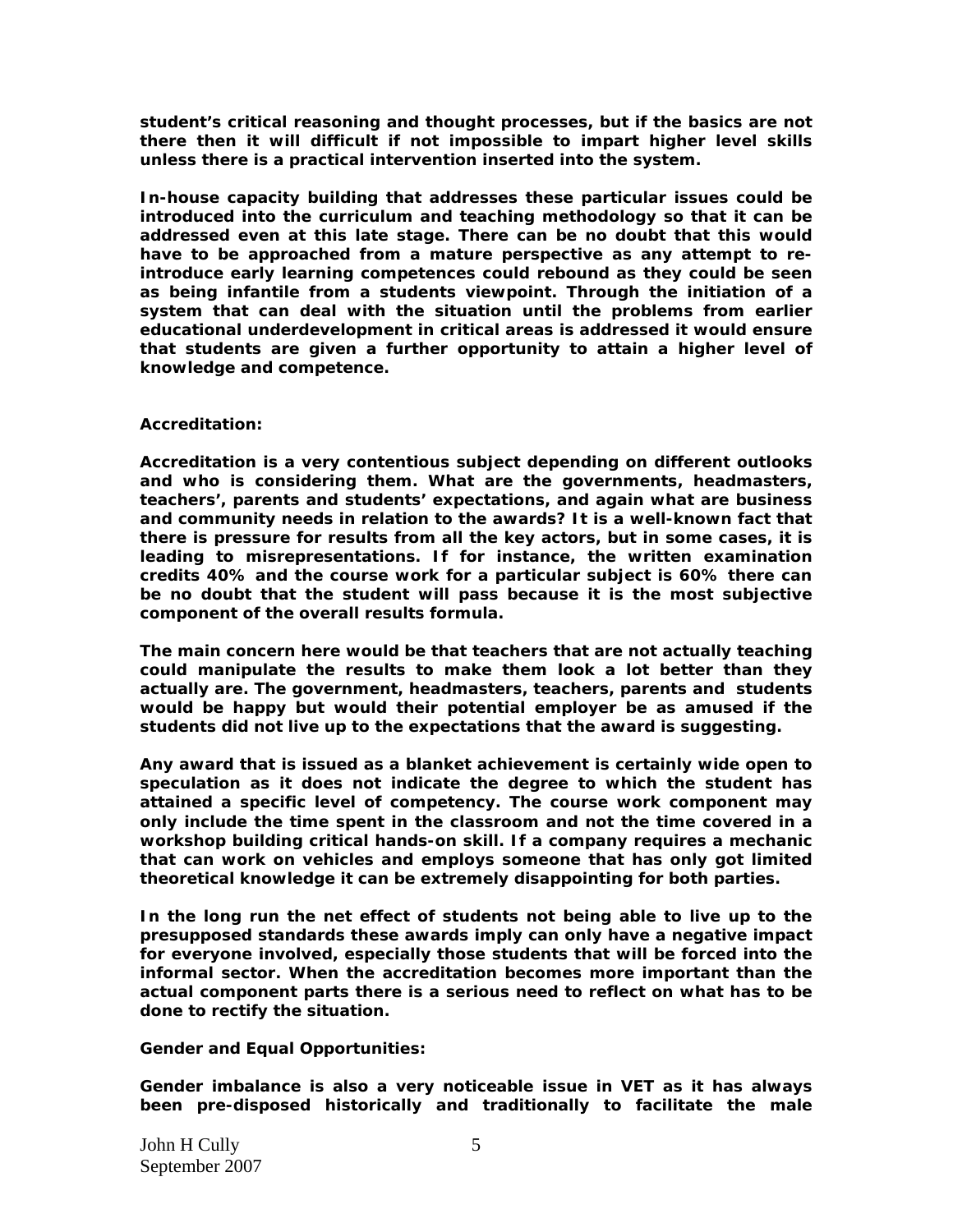**population. The percentage of female involvement is abysmally low and there is no real effort being made to encourage girls into this educational stream in which they are more than capable of participating. However, when they do attend many institutions are not aware of their gender needs and this will often discourage female students. It must be made clear to all parties, what equal opportunities actually means and involves. It is for both genders and has to be part of any educational policy, not only in this sector, but also across the board.** 

**Socio-cultural Attitudes:** 

**Finally, socio-cultural mind-sets play a very important role as it clearly conditions the perceptions of various social groups regarding education, especially in relation to that of vocational disciplines.** 

**In open conversation with students, the following statements were repeated time and again. They included;** 

- **"we are stupid",**
- **"I want a desk job",**
- **"government jobs are the best",**
- **"my parents picked the school",**
- **"engineering is too dirty" and,**
- **"I would rather be doing economics".**

**For those teaching VET the aforementioned pronouncements highlight a very serious condition, as it is obvious that a considerable proportion of students just did not want to become hands-on operatives in a technical discipline. Possibly the most worrying was the phrase; "we are stupid", as this opinion is reminiscent of the "self fulfilling prophecy". That if a child or student is told they are stupid by whoever at a critical time during their early learning - then they are liable to take on this role and consider it to be a fact.** 

**On further investigation, it revealed that the pupils did indeed consider themselves collectively as they had discussed the situation amongst themselves, and furthermore, they felt they were ill equipped to deal with the subject matter. Neither the students nor their teachers realized that there was a distinct possibly that it could have been a lack of inclusive learning experiences in their earlier schooling that was now failing them.** 

**With many parents tending to choose the school for social reasons rather than the from a standpoint more attuned to the child's academic or vocational choices or abilities they were in fact planting the seeds of despondency in their own children's higher educational career. It would seem that very many parents were more interested in their social standing rather than their offspring's educational well-being.** 

**Students were more interested in tracking down desk and government jobs as they seen it as an easy career option with the teacher being a prime example. They considered employment in the technical sector to be a dirty job and in some ways beneath their life expectations without taking into consideration there are many different facets to a career in this field. Clearly, this also infers that there is a deficiency when it comes to students**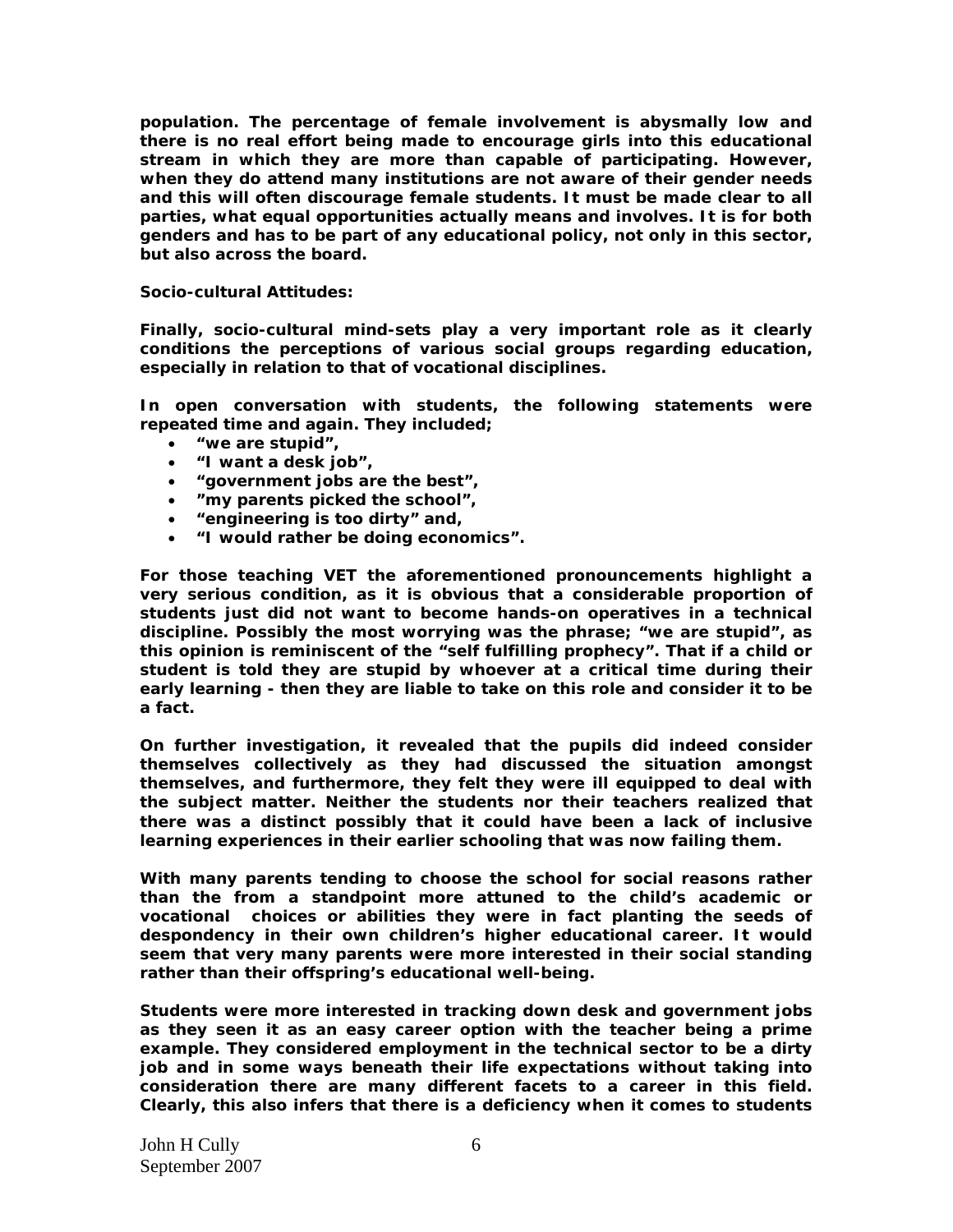**thinking about career pathways as there is very little knowledge or direction being imparted regarding possible choices.** 

**The one glimmer of hope, which could be taken from any of the popular statements they made was that they were certainly interested in participating in economic studies. Vocational institutions clearly need to consider commercial factors in their curriculums as it can be linked to technical areas of the economy and may eventually, spawn a ray of hope, that there are students who will eventually combine curricular components for business generation purposes.** 

**Attitudes towards technical education and especially that of engineering must be changed so that it attracts genuinely interested students because it is a subject that does require willingness in the first place. From a broader perspective, here we have young people whose parents have the economic ability to choose a school but their children are unwilling or incapable of taking on the subject for anything more than an accreditation from what are considered to be superior educational institutions.** 

**What future does this sector hold if there is not an on-going output of high quality and well educated students to supply the business requirements, but then again we can turn it around and say but if there are no businesses being created by these self same students it all adds up to the same result. If this is the situation for a more affluent part of Indonesian society, it does not hold out much hope for the less fortunate. One might consider that in some cases the VET sector is cutting itself off at its very roots.** 

## **Summary:**

**In summing up; it is clear from this example and one which is being replicated in many similar institutions across the country in rural and urban locations, there is still a long way to go if Indonesia is to fully address the core problems in its VET systems. If the present condition is allowed to persist without any broadly based and sustainable interventions, it will continue to supply an informal economy with uneducated and unskilled youth.** 

**Curriculums in VET institutions must be more flexible in relation to global trends, national, regional and local government, business and community requirements. It is extremely important that the syllabus have an entrepreneurial component in order for students to consider creating new business and job opportunities. Theoretical and practical skills enhancement should be of a much higher standard and adaptive to the available resources.** 

**Inclusive educational curriculums should be substantially improved starting from kindergarten and throughout the whole of the child's learning cycle so that they are equipped to join the workforce with the abilities required for their chosen career.** 

**For those who have already passed through the system without attaining their full potential more opportunities must be created to deal with their situation. This sort of intervention should be carefully thought out so that it**